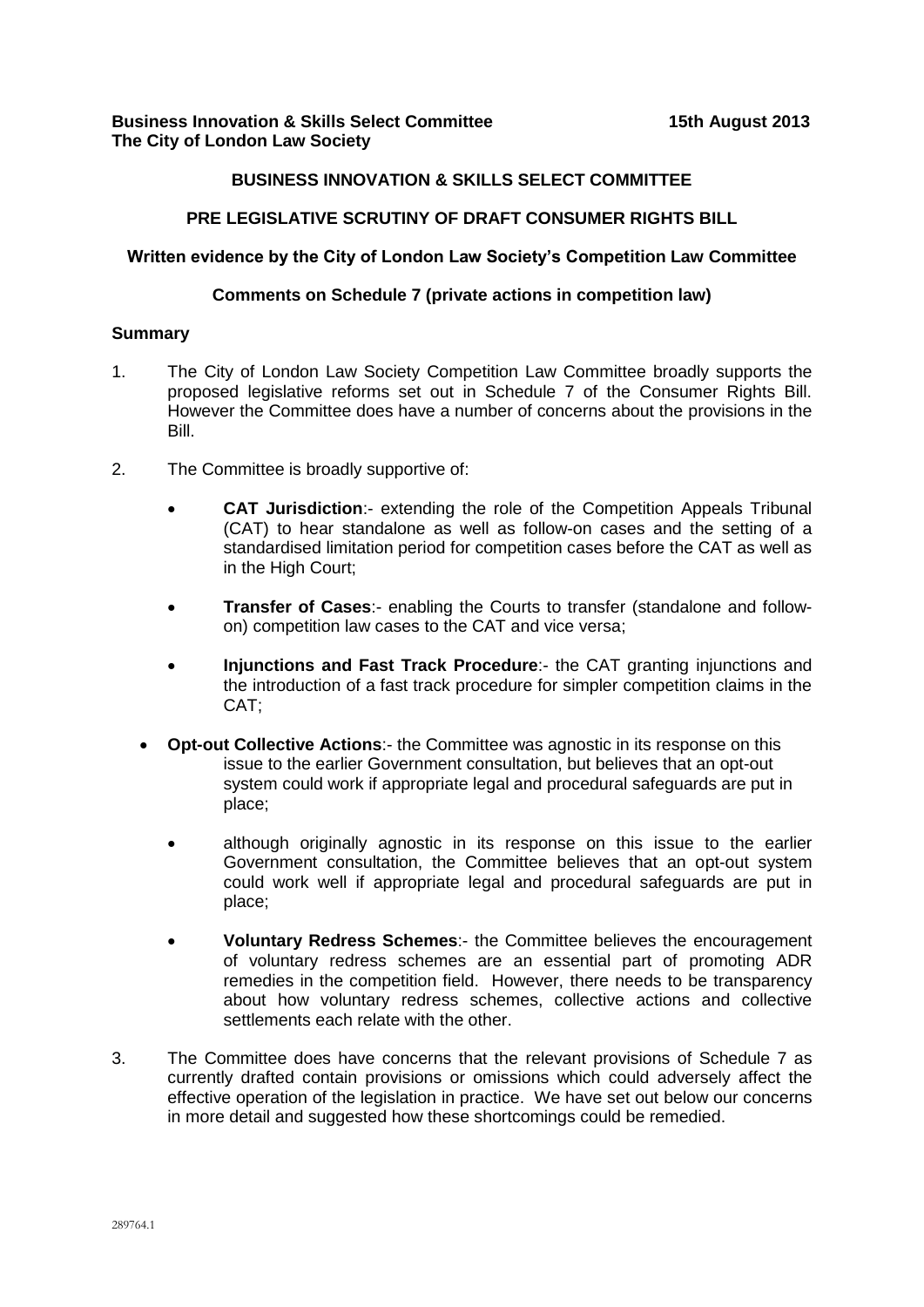## **The City of London Law Society Competition Law Committee**

- 4. The City of London Law Society represents approximately 17,000 city lawyers with individual and corporate membership including some of the largest international law firms in the world. These law firms advise a variety of clients from international companies and financial institutions to Government Departments, often in relation to complex, multi-jurisdictional legal issues.
- 5. The Society's Competition Law Committee is made up of solicitors specialising in UK and EU competition law in a number of law firms based in the City of London, who advise and act for UK and international businesses, financial institutions and regulatory and Government bodies on competition law matters.
- 6. The authors of this response are:

Robert Bell, Bryan Cave LLP (Chairman, Competition Law Committee)

Richard Pike, Baker & McKenzie LLP

Kim Dietzel, Herbert Smith Freehills LLP

Molly Herron, Herbert Smith Freehills LLP

Michael Rowe, Slaughter & May [LLP]

7. The Committee took an active part in the Government's consultation on "Private Actions in Competition Law" reform proposals that underlie Schedule 7 of the Bill, liaising both formally and informally with the Department for Business Innovation & Skills and with the competition authorities, including by way of a formal written consultation response that was submitted to the Department in July 2012.

#### **Jurisdiction of the Tribunal: New Section 47A of Competition Act 1998**

8. The combined effect of new Section 47A(1) and (2) of the Competition Act 1998 (the "1998 Act") - as substituted by Paragraph 4 of Schedule 7, Part 1 of the draft Bill appears to strictly limit the Tribunal to hearing claims alleging breach of the Chapter 1 or Chapter 2 prohibitions in the 1998 Act and/or claims alleging breach of Articles 101(1) or 102 of the EU Treaty and not any other claims, even if closely associated with the claims for breach of the various competition provisions. We consider that a strict limit may give rise to issues. There are situations (at least in stand-alone cases) where victims of anti-competitive behaviour for various legitimate reasons are likely to wish to plead additional or alternative claims including, without limitation, alleging breach of contract, misrepresentation, deceit or common law conspiracy. The Tribunal should be given the ability to also hear other claims in appropriate cases where the claims made predominately relate to an infringement or alleged infringement of competition provisions of the 1998 Act or the Treaty on the Functioning of the European Union. The draft Bill and/or the amended Tribunal Rules should give the Tribunal discretion to either hear the non-competition claims where it would be appropriate and efficient to do so or transfer them to the High Court if it considers they can more efficiently be dealt with in separate proceedings. Bearing in mind that all Chancery Division judges are also Chairs of the Tribunal, there is clearly the necessary expertise in the Tribunal to hear any sort of claim. If the draft Bill remains as it is it may continue to discourage victims from suing in the Tribunal - in the same way as did the original limitation to follow-on claims - since victims will fear that they will otherwise risk satellite litigation over the nature of claims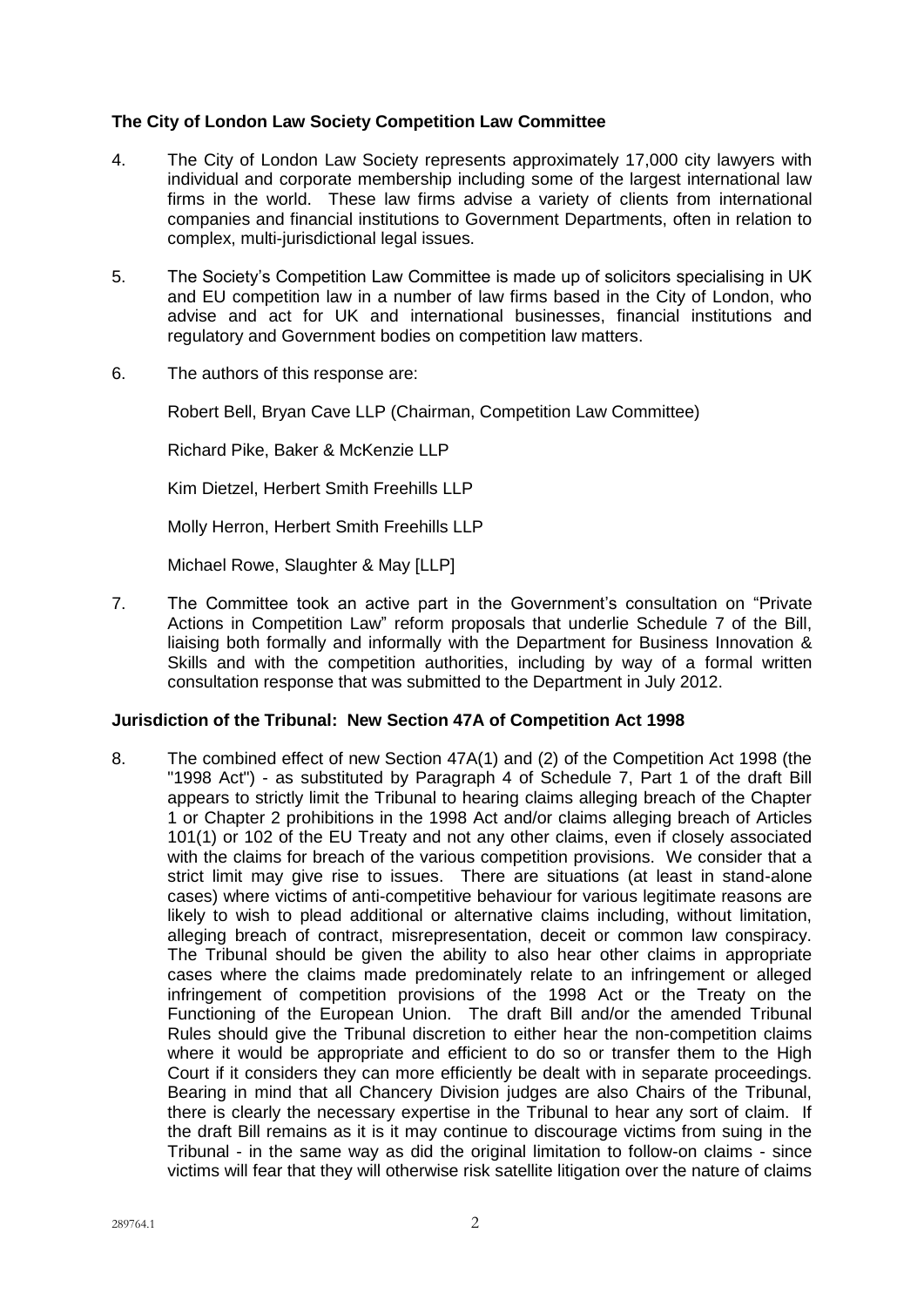and/or inefficient and costly duplication of proceedings and/or a risk of irreconcilable judgments.

New Section 47A(3) appears to prevent the Tribunal giving declaratory relief and might be interpreted as preventing the Tribunal requiring payment of pre-judgment interest. We can see no good reason for excluding these remedies.

### **Composition of Tribunal in Fast Track Cases: New Section 14(1A) of Enterprise Act 2002**

9. New Section 14(1A) of the Enterprise Act 2002, introduced by Paragraph 19(3) of Part 2, Schedule 7 requires that fast-track cases are dealt with by a single Tribunal member. Whilst we accept this may be appropriate in most cases, we can foresee others where the Tribunal would benefit from the involvement of wing-members with expertise in economics or other fields. We suggest that it would be better to replace the word "shall" with the word "may" so that the Tribunal can decide what is most appropriate in any given case.

#### **Limitation Periods: New Section 47E of Competition Act 1998**

10. New Section 47E(2) wrongly assumes that the limitation period for claims under Section 47A or 47B will always be governed by English law. There are likely to be many cases where limitation is governed by a foreign law. It should be clarified that Section 47E(2) does not affect the position where limitation is governed by a foreign law, for example by reference to the Foreign Limitation Periods Act 1984. This would align the position with that in the High Court.

New Section 47E(7) suggests that the Tribunal will have power to extend statutory limitation periods. Any such power should be tightly circumscribed, limited to circumstances analogous to those in which the High Court is permitted to extend limitation periods.

Paragraph 8(2) of Schedule 7, Part 1 of the draft Bill provides that Section 47E of the 1998 Act is not to apply to claims arising before commencement of Paragraph 8, whereas Paragraphs 4(2) and 5(2) provide that new Section 47A and 47B apply to claims arising before the commencement of these paragraphs. As currently drafted, this creates two unfortunate anomalies.

First, the limitation period is compromised for claims that arise before commencement of Paragraph 8 but which can be brought before the Tribunal under new Sections 47A or 47B by virtue of Paragraphs 4(2) and 5(2) of Schedule 7, Part 1 of the draft Bill. As currently drafted, Section 47A(1) states that the claims will be "subject to the provisions of this Act and Tribunal rules." The limitation period set out in the Tribunal rules should apply given that the new Section 47E will not apply to such claims. The Tribunal rules currently state that a claim in proceedings under Sections 47A and 47B of the 1998 Act "must be made within a period of two years beginning with the relevant date." The relevant date for these purposes is the later of "(a) the end of the period specified in Section 47A(7) or (8) of the 1998 Act in relation to the decision on the basis of which the claim is made; and (b) the date on which the cause of action accrued." Given that Section 47A(7) and (8) of the 1998 Act will be deleted, the limitation period should expire two years from when the date on which the cause of action accrued, which may fall during a period in which the relevant infringement decision is still under appeal. Transitional provisions therefore need to be introduced to ensure that there is an appropriate limitation period applicable to such claims, and to ensure that any claims which would be time-barred under the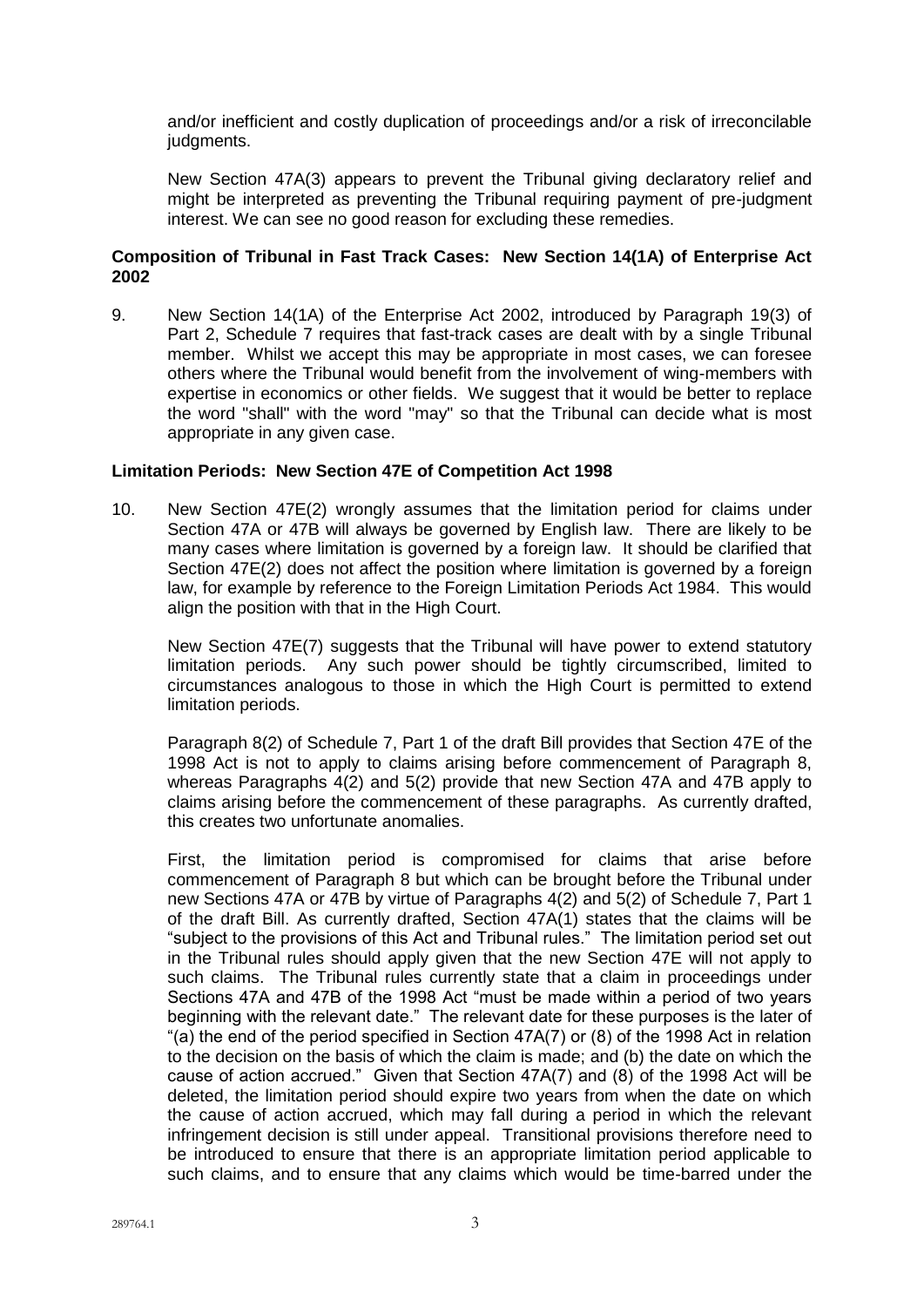current regime could not be 'revived' by virtue of the extension of the Tribunal's jurisdiction.

Second, the machinery in new Section 47E(3) to (6) would not appear to apply to any claims arising before commencement of Paragraph 8 if those claims are included in a collective action under new Section 47B. This could have the unfortunate, and possibly unlawful, effect of depriving victims of claims (or preventing opt-out) if limitation periods expire before a decision on certification.

### **Collective Proceedings: New Section 47B of Competition Act 1998**

11. In relation to new Section 47B(6), we note that this requires the Tribunal to assess whether claims are suitable to be brought in collective proceedings. The Government Response of 29 January 2013 (the "January Response") stated that the certification process should include a requirement that a "collective action must be the best way of bringing the case". We consider that Section 47B(6) should be amended to reflect this policy intention, for example by providing that collective proceedings must be the "most suitable" or "most appropriate" method of bringing the claims for the claims to be eligible for inclusion.

In relation to new Section 47B(7)(c) we believe that revised Tribunal Rules should set out the factors which it must take into account when deciding whether the proceedings should be brought on an opt-out or an opt-in basis.

We note that new Section 47B(8)(a) does not provide for the Tribunal to assess whether the class member is suitable to be appointed as a representative bringing collective proceedings namely whether it is just and reasonable for this person to act as representative in those proceedings. We consider that the Tribunal should do so, as for non-class member representatives.

In relation to non-class member representatives, we note that the January Response stated that, due to a risk of abuse, law firms, third party funders and special purpose vehicles would not be able to act as representatives for the purposes of bringing collective proceedings. We consider that this exclusion should be included within new Section 47B(8)(b) or provided for within amended Tribunal Rules.

We additionally note that it would be advisable for the amended Tribunal Rules to include provisions clarifying what ought to happen where multiple claimants file claims seeking to commence an opt-out collective action. If priority is effectively given to the first claimant to file, this will tend to result in a "rush to the courthouse" where ill-considered claims are filed at a very early stage. It is also unlikely that the most appropriate representative will be chosen.

## **Unclaimed Damages in Collective Proceedings: New Section 47C of Competition Act 1998**

12. New Section 47C(5) provides that where the Tribunal makes an award of damages in opt-out collective proceedings any damages not claimed by represented persons within a specified period must be paid to the charity for the time being prescribed by the Lord Chancellor under Section 194(8) of the Legal Services Act 2007. We think there are a number of ambiguities raised by the current wording as well as a larger issue of principle.

We also are concerned at the somewhat arbitrary nature of the provision and that it risks a lack of proportionality. We believe that the Tribunal should be given discretion